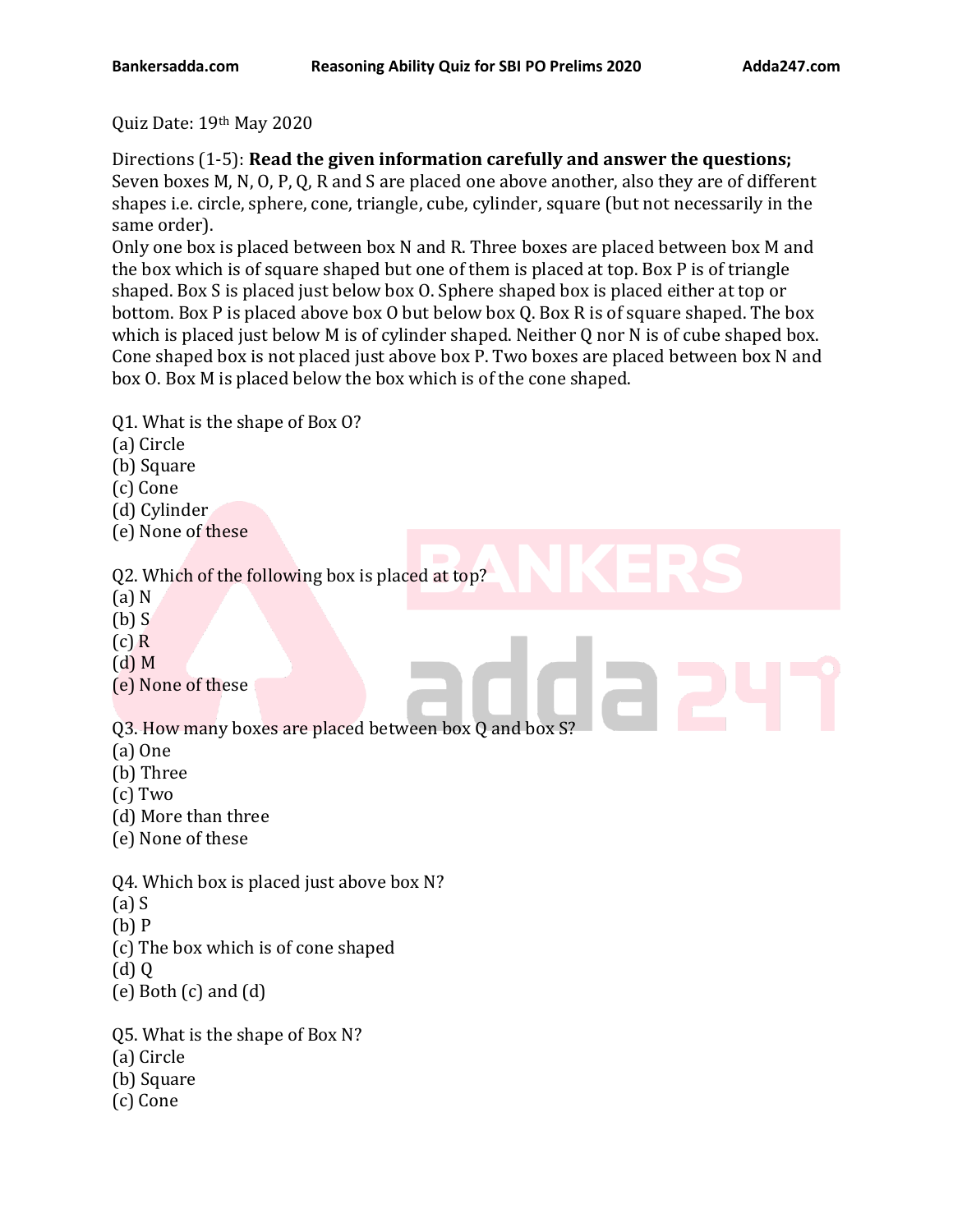- (d) Cylinder
- (e) None of these

### Directions (6-10): **Study the following information carefully and answer the questions given below.**

In a certain code language, 'Reading of the Great habit' is written as 'doo see mo nee ti', 'habit Reading published' is written as 'see jo mo', 'published by authority' is written as 'jo pi ga',

'Reading of authority' is written as 'pi see ti'.

Q6. Which of the following may represents the code for 'habit notification by authority'?

- (a) see ga pi mo
- (b) mo pi see nee
- (c) ga pi mo ti
- (d)jo mo pi ga
- (e) yk ga pi mo

Q7. Which of the following could be a code for 'habit declares authority'?

- (a) alu pi ga
- (b) alu pi ga
- (c) pi ga mo
- (d) ga see mo
- (e) mo pi kl

Q8. Which of the following is the code for 'Great'?

- (a) nee
- (b) doo
- (c) mo
- (d) either doo or nee
- (e) None of these
- Q9. What does 'see' stand for?
- (a) Reading
- (b) the
- (c) Either 'Great' or 'the'
- (d) Great
- (e) None of these

Q10. What does 'ga' stand for?

- (a) by
- (b) published
- (c) authority
- (d) Can't say
- (e) None of these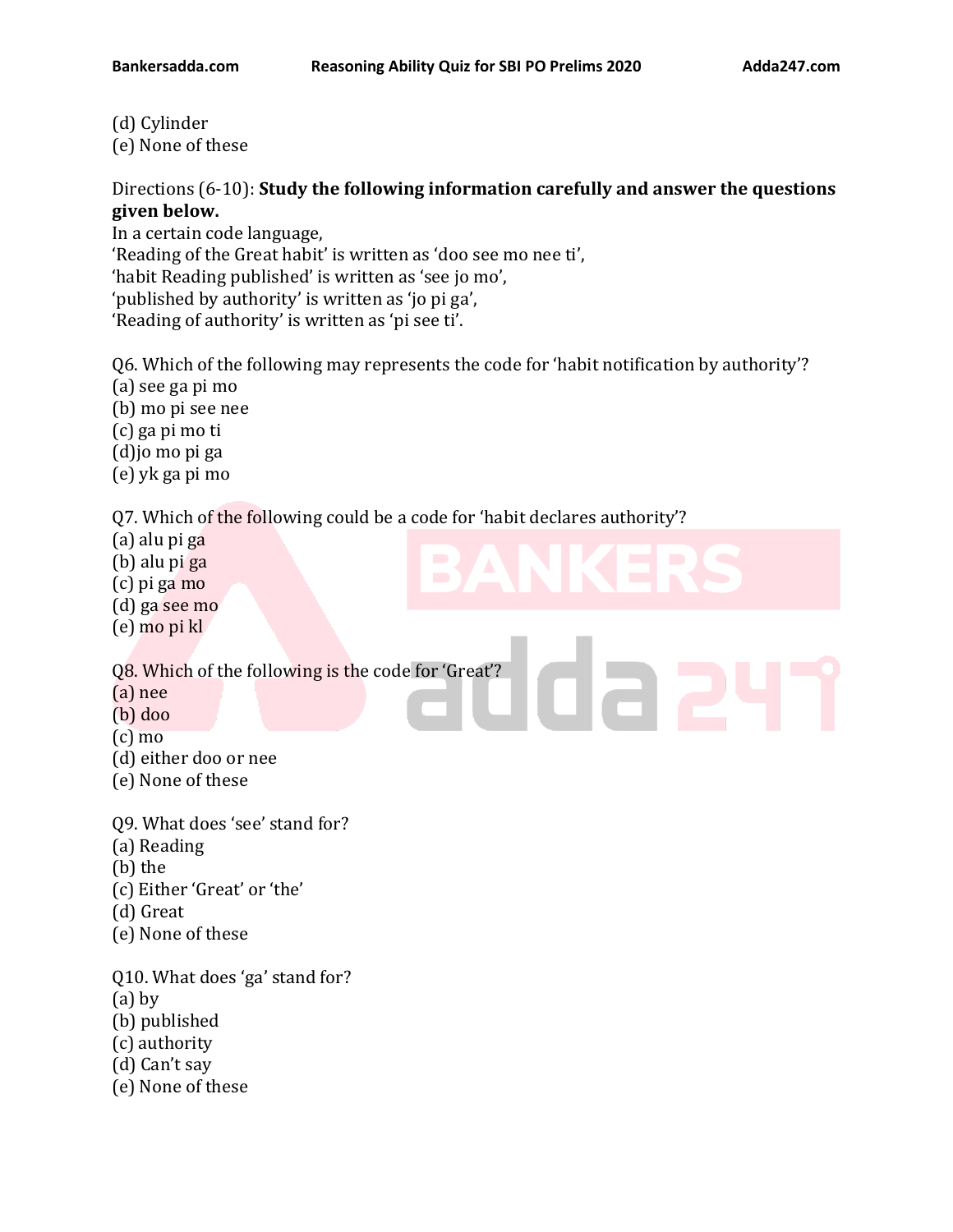## Directions (11-13): **Read the following information carefully and answer the following questions.**

The distance between point A and B is 3 meters. Point B is 3 meters to the south of point C. Point E is to the east of point A. Points E, A and B are in straight line. C is to the north west of point E. Shortest distance between point C and E is 5 meters. Distance between E and A is more than 1m.

Q11. What is the distance between point A and E?

- (a) 7 meters
- (b) 6 meters
- (c) 11 meters
- (d) 9 meters
- (e) None of these

### Q12. In which direction is point B with respect to point A?

- (a) East
- (b) West
- (c) North
- (d) South
- (e) None of these

Q13. Five persons viz. A, B, C, D and E have different weights. A is heavier than at least two persons. D is heavier than B. Only C and E are lighter than B. Who among them is the second heaviest?

adda

- (a) A
- (b) D
- $(c)$  B
- (d) Cannot be determined
- (e) None of these

Q14. In a row of ticket distribution, Arpit stands  $11<sup>th</sup>$  from starting of the row and Monu is 7th from the end of the row. If there are 5 people standing in between Arpit and Monu then find out how many tickets sold by the vendor (provided each person purchased only one ticket)?

- (a) 21
- (b) 24
- (c) 22
- (d) 23
- (e) None of these

Q15.In a row A is  $8<sup>th</sup>$  from the left end and B is sixteenth from the right end of the row if C is 4th from the right of A and fifth from the left of B then find out how many people sit in the row?

- (a) 31
- (b) 30
- (c) 32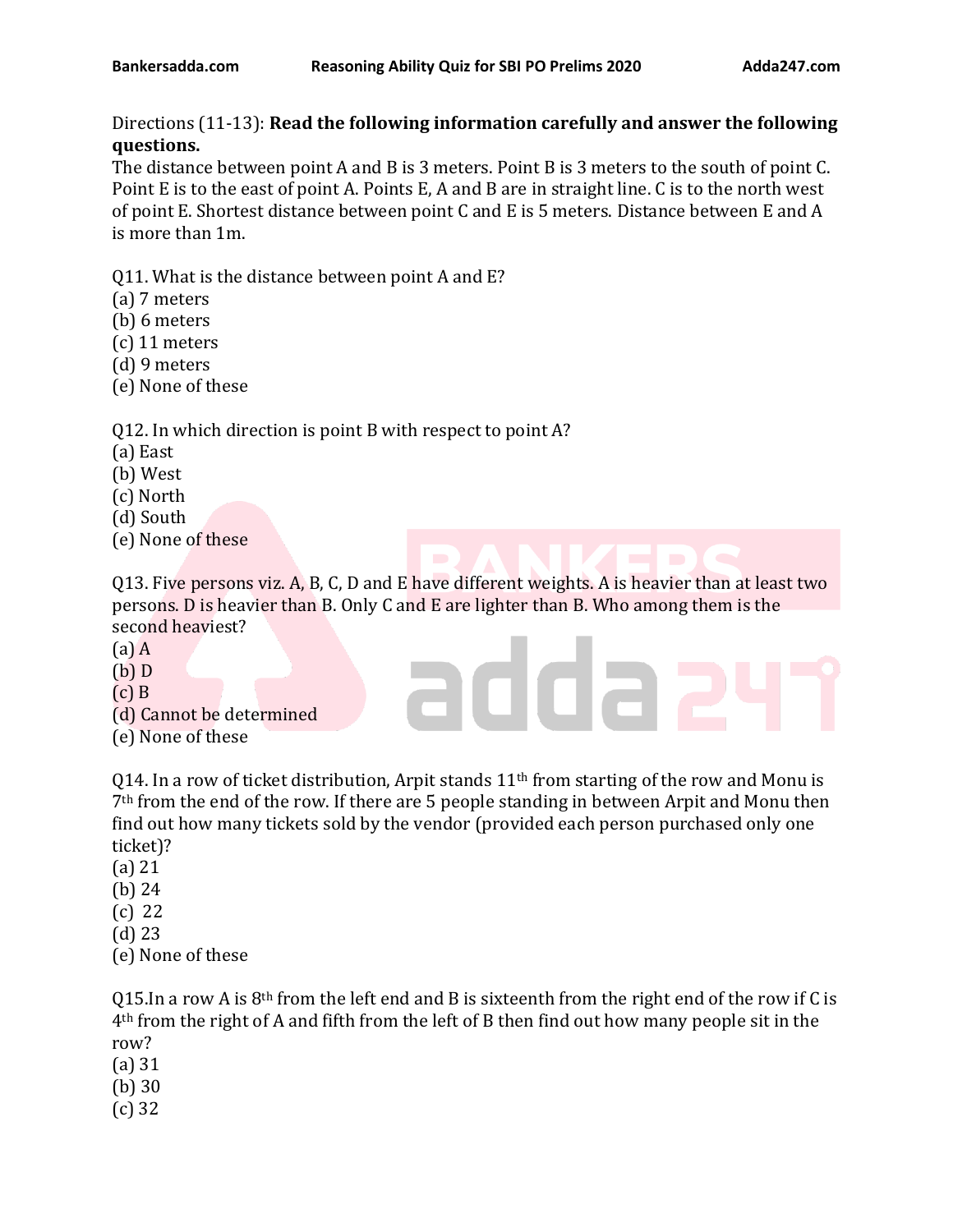### (d) 33 (e) None of these

**TEST SERIES Bilingual**<br>Video Solutions **SBIP02020 PRE+MAINS** 135+ TOTAL TESTS | eBOOKS

Solutions

Solutions (1-5): Sol.

| Box               | Colour   |
|-------------------|----------|
| R                 | Square   |
| Q                 | Cone     |
| N                 | Circle   |
| P                 | Triangle |
| М                 | Cube     |
| O                 | Cylinder |
| S                 | Sphere   |
| S1. Ans.(d)       |          |
| S2. Ans.(c)       |          |
| S3. Ans.(d)       |          |
| S4. Ans.(e)       |          |
| S5. Ans.(a)       |          |
| Solutions (6-10): |          |
| Sol.              |          |
| Published         | jo       |
| Authority         | pi       |
| Reading           | see      |
| Habit             | mo       |
| Вy                | ga       |
| Of                | ti       |
| The/great         | doo/nee  |
| S6. Ans.(e)       |          |
| S7. Ans.(e)       |          |
| S8. Ans.(d)       |          |
| S9. Ans.(a)       |          |

# S10. Ans.(a)

# adda 24